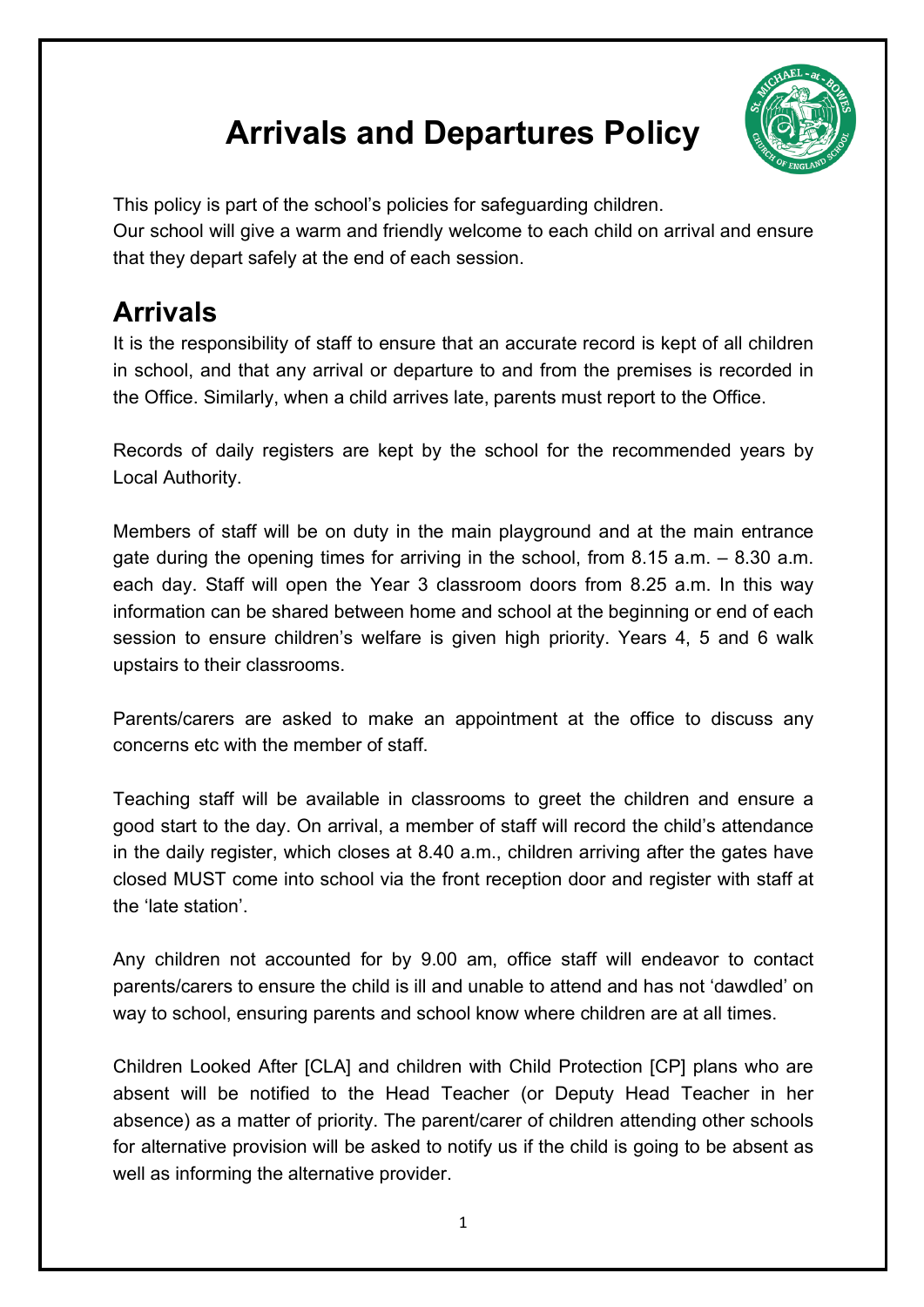The school will inform the Educational Welfare Officer of any child who has unsatisfactory attendance [below 90%] and a pattern of non-attendance on certain days of the week.

## **Gate (Grenoble Gardens)**

The main gate to the playground will be locked at 8.30 a.m. The main pedestrian gate at the front of the school will be used during the day to restrict access and protect the staff and children.

On Mondays, Tuesdays, Wednesday and Thursdays at 3.10 p.m. the main gate will be unlocked and will be re-locked at 3.30 p.m. when the majority of the children have left the premises. **On Fridays only the main gate will be unlocked at 12.55 p.m. and will be relocked at 1.10 p.m.** The main car park gates will remain closed but unlocked for staff to exit the site. Parents/carers and children are not allowed to use the main car park gates at any time.

## **Departures**

Teachers/support staff will escort their own class out of school every night and be on duty in the playground till 3.30 p.m. (1.10 p.m. on Fridays). All children not collected within 10 minutes are to be brought into school where it is safe and warm by the teacher or member of staff and taken to the main office.

All children are returned to the main office if the person collecting them is not at school.

If the children are to be collected by someone other than the parent/carer, this must be indicated to a member of staff before 2.45 p.m. (12.30 p.m. on Fridays). The adult nominated to collect a child must be one of those named by the parent. Only adults – aged 16 years and over – and with suitable identification, will be authorised to collect children.

Permission and arrangements for children leaving the school at the end of the day will be confirmed in writing by the parent/carer. The school reserves the right to refuse permission for a child to walk home alone depending on the distance and concerns the school may have at that time.

Children who attend Grass Roots After School Club will be taken to Tottenhall Infant School by a member of staff once their club has finished.